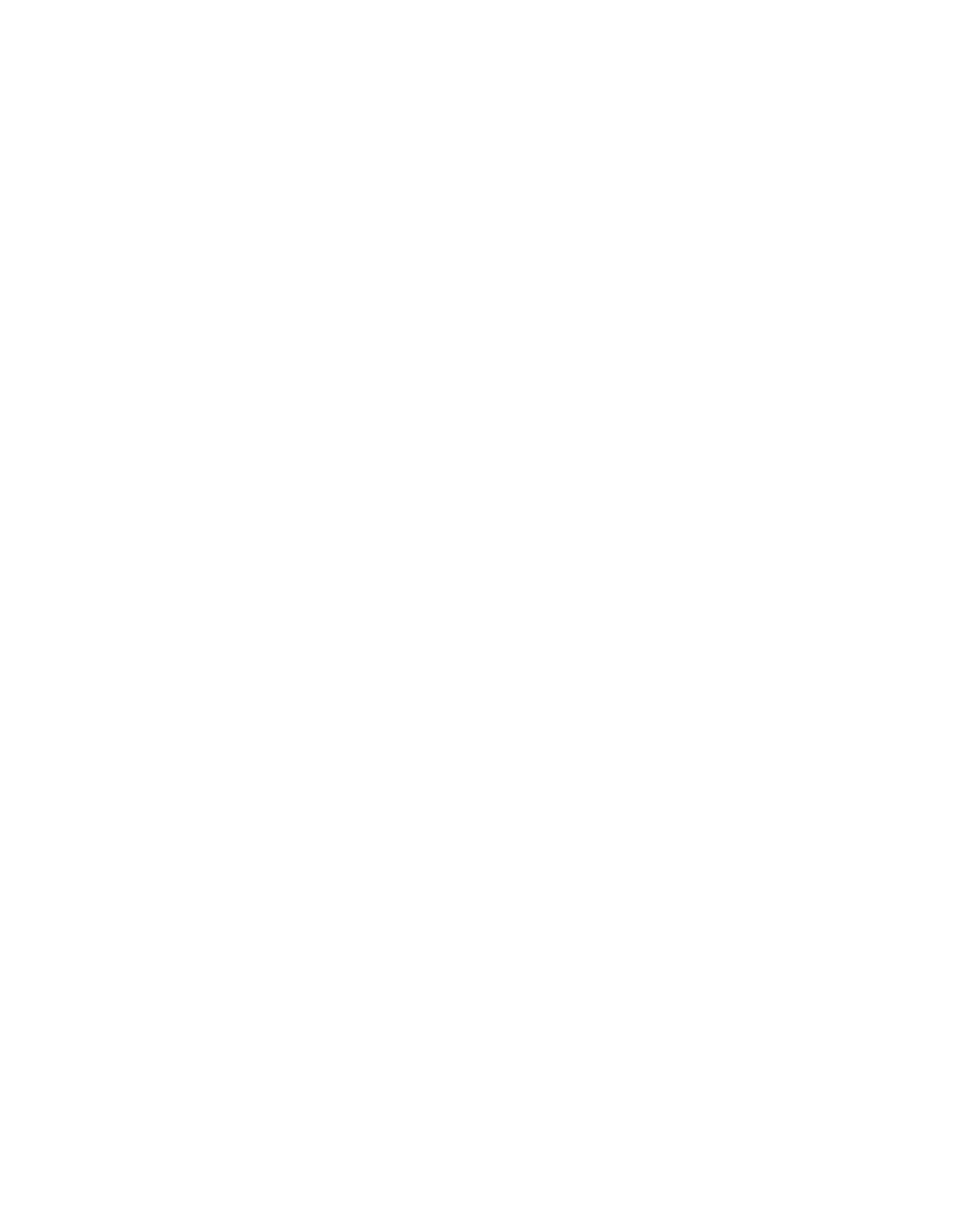# **NACOGDOCHES COUNTY, TEXAS** *TABLE OF CONTENTS*

|                                                                                                                                                                                                                          | Page |
|--------------------------------------------------------------------------------------------------------------------------------------------------------------------------------------------------------------------------|------|
| Independent Auditor's Report on Internal Control Over Financial Reporting and on Compliance<br>and Other Matters Based on an Audit of Financial Statements Performed in Accordance with<br>Government Auditing Standards | 1    |
| Independent Auditor's Report on Compliance for Each Major Federal Program; Report on<br>Internal Control over Compliance; and Report on Schedule of Expenditures of Federal<br>Awards Required by the Uniform Guidance   | 3    |
| Schedule of Findings and Questioned Costs                                                                                                                                                                                | 6    |
| Schedule of Expenditures of Federal Awards                                                                                                                                                                               | 8    |
| Notes to Schedule of Expenditures of Federal Awards                                                                                                                                                                      | 9    |
| Summary Schedule of Prior Audit Findings                                                                                                                                                                                 | 10   |
| Corrective Action Plan                                                                                                                                                                                                   | 11   |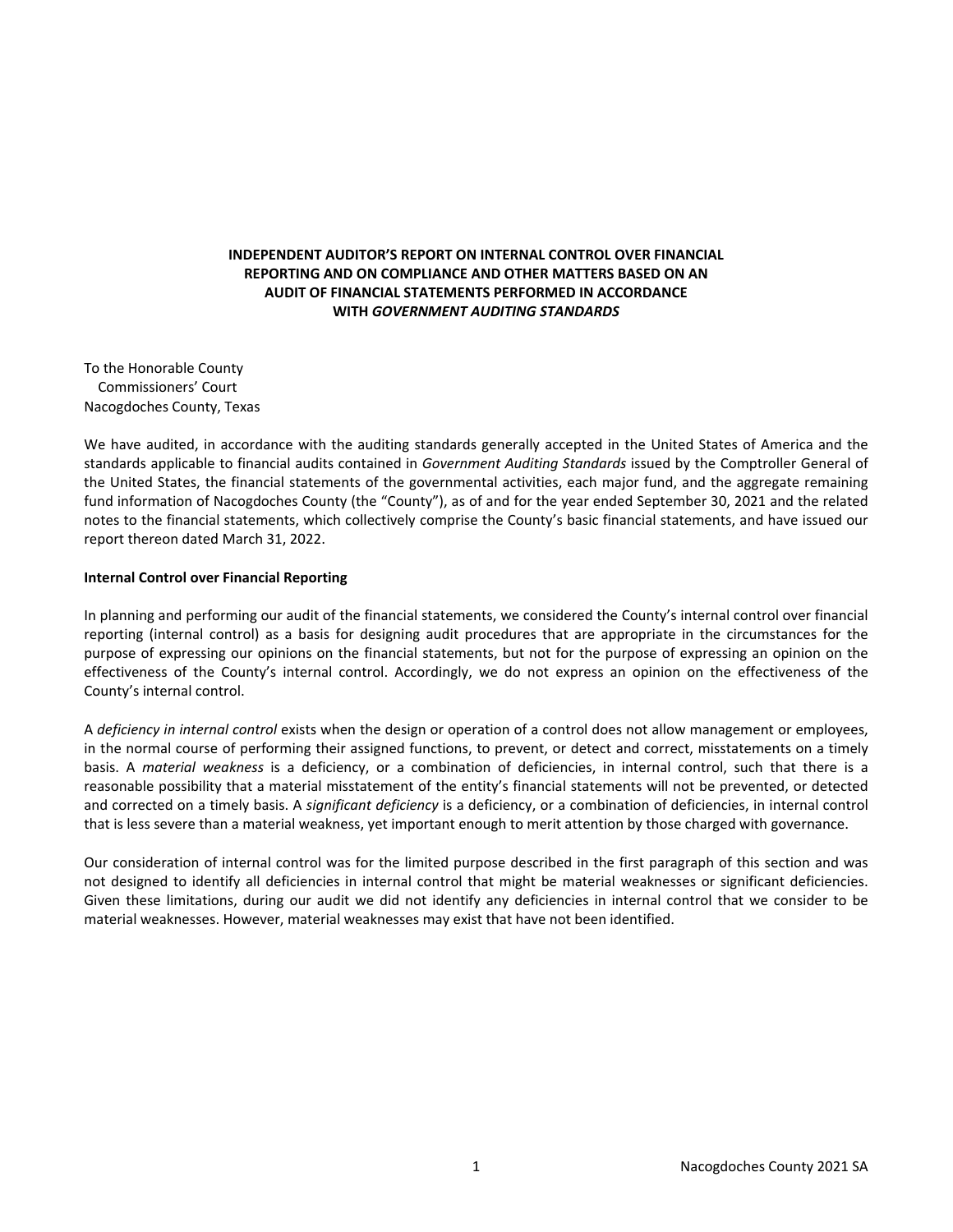To the Honorable County Commissioners' Court Nacogdoches County, Texas

### **Compliance and Other Matters**

As part of obtaining reasonable assurance about whether the County's financial statements are free from material misstatement, we performed tests of its compliance with certain provisions of laws, regulations, contracts, and grant agreements, noncompliance with which could have a direct and material effect on the financial statements. However, providing an opinion on compliance with those provisions was not an objective of our audit, and accordingly, we do not express such an opinion. The results of our tests disclosed no instances of noncompliance or other matters that are required to be reported under *Government Auditing Standards*.

### **Purpose of this Report**

The purpose of this report is solely to describe the scope of our testing of internal control and compliance and the results of that testing, and not to provide an opinion on the effectiveness of the entity's internal control or on compliance. This report is an integral part of an audit performed in accordance with *Government Auditing Standards* in considering the entity's internal control and compliance. Accordingly, this communication is not suitable for any other purpose.

Whitley PEAN LLP

Houston, Texas March 31, 2022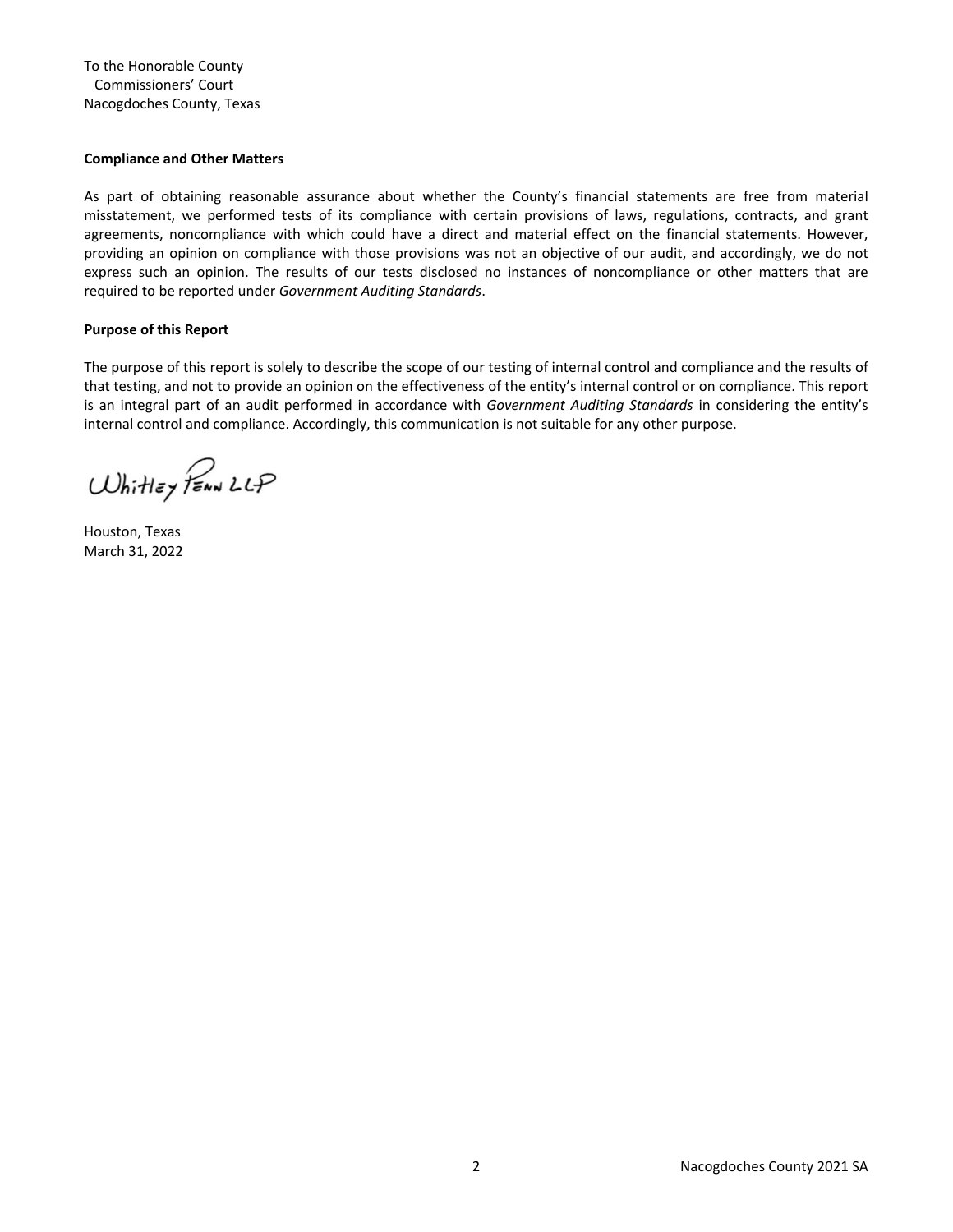3737 Buffalo Speedway Suite 1600 Houston, Texas 77098 713.621.1515 Main

whitleypenn.com

### **INDEPENDENT AUDITOR'S REPORT ON COMPLIANCE FOR EACH MAJOR FEDERAL PROGRAM; REPORT ON INTERNAL CONTROL OVER COMPLIANCE; AND REPORT ON SCHEDULE OF EXPENDITURES OF FEDERAL AWARDS REQUIRED BY THE UNIFORM GUIDANCE**

To the Honorable County Commissioners' Court Nacogdoches County, Texas

### **Report on Compliance for Each Major Federal Program**

We have audited Nacogdoches County' (the "County") compliance with the types of requirements described in the U.S. Office of Management and Budget (OMB) *Compliance Supplement* that could have a direct and material effect on each of the County's major federal programs for the year ended September 30, 2021. The County's major federal programs are identified in the summary of auditor's results section of the accompanying schedule of findings and questioned costs.

#### *Management's Responsibility*

Management is responsible for compliance with federal statutes, regulations, and terms and conditions of its federal awards applicable to its federal programs.

### *Auditor's Responsibility*

Our responsibility is to express an opinion on compliance for each of the County's major federal programs based on our audit of the types of compliance requirements referred to above. We conducted our audit of compliance in accordance with auditing standards generally accepted in the United States of America; the standards applicable to financial audits contained in *Government Auditing Standards*, issued by the Comptroller General of the United States; and the audit requirements of Title 2 U.S. *Code of Federal Regulations* Part 200, *Uniform Administrative Requirements, Cost Principles, and Audit Requirements for Federal Awards* (Uniform Guidance). Those standards and the Uniform Guidance require that we plan and perform the audit to obtain reasonable assurance about whether noncompliance with the types of compliance requirements referred to above that could have a direct and material effect on a major federal program occurred. An audit includes examining, on a test basis, evidence about the County's compliance with those requirements and performing such other procedures as we considered necessary in the circumstances.

We believe that our audit provides a reasonable basis for our opinion on compliance for each major federal program. However, our audit does not provide a legal determination of the County's compliance.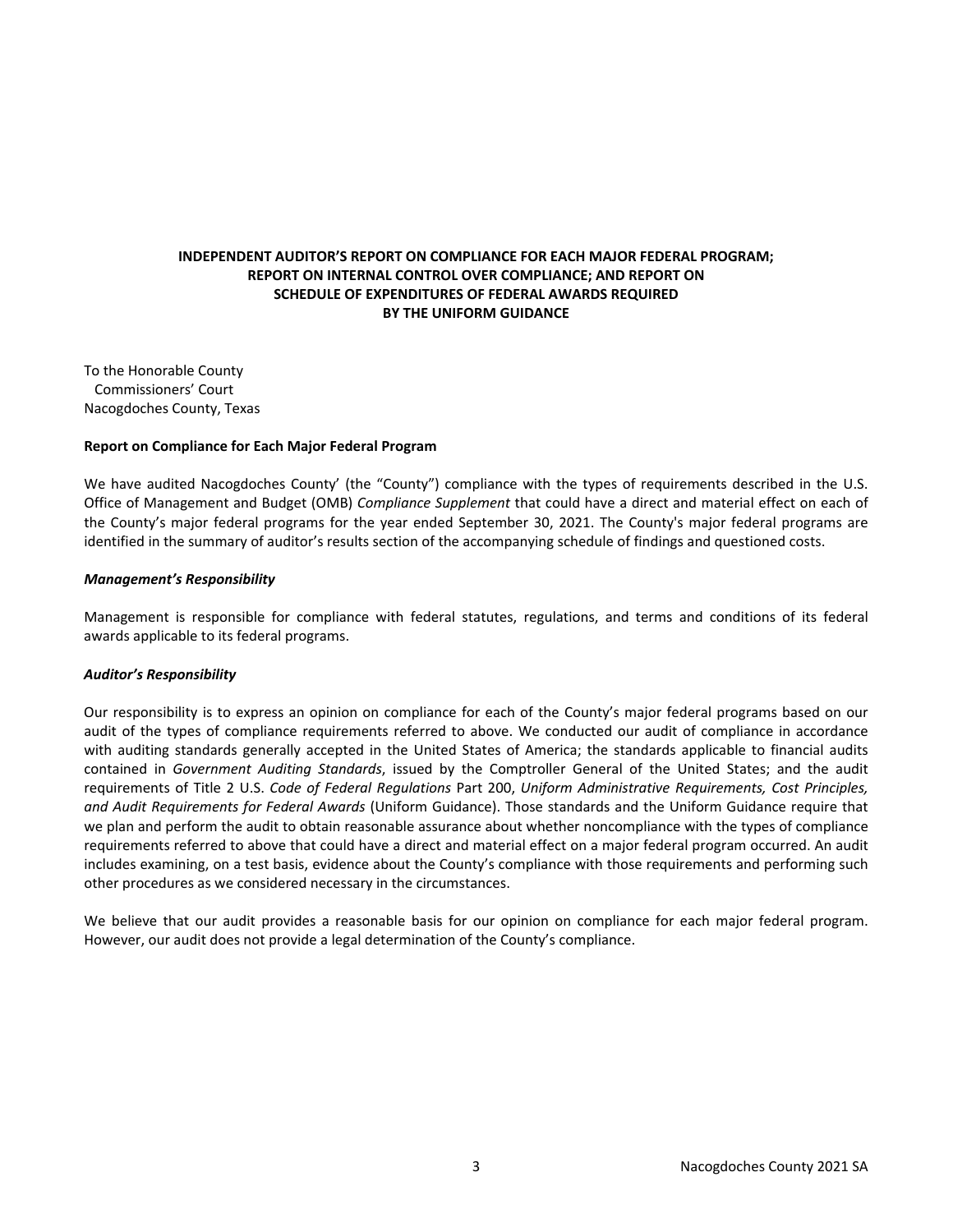### *Opinion on Each Major Federal Program*

In our opinion, the County complied, in all material respects, with the types of compliance requirements referred to above that could have a direct and material effect on each of its major federal programs for the year ended September 30, 2021.

### **Report on Internal Control Over Compliance**

Management of the County is responsible for establishing and maintaining effective internal control over compliance with the types of compliance requirements referred to above. In planning and performing our audit of compliance, we considered the County's internal control over compliance with the types of requirements that could have a direct and material effect on each major federal program to determine the auditing procedures that are appropriate in the circumstances for the purpose of expressing an opinion on compliance for each major federal program and to test and report on internal control over compliance in accordance with the Uniform Guidance, but not for the purpose of expressing an opinion on the effectiveness of internal control over compliance. Accordingly, we do not express an opinion on the effectiveness of the County's internal control over compliance.

A *deficiency in internal control over compliance* exists when the design or operation of a control over compliance does not allow management or employees, in the normal course of performing their assigned functions, to prevent, or detect and correct, noncompliance with a type of compliance requirement of a federal program on a timely basis. A *material weakness in internal control over compliance* is a deficiency, or combination of deficiencies, in internal control over compliance, such that there is a reasonable possibility that material noncompliance with a type of compliance requirement of a federal program will not be prevented, or detected and corrected, on a timely basis. A *significant deficiency in internal control over compliance* is a deficiency, or a combination of deficiencies, in internal control over compliance with a type of compliance requirement of a federal program that is less severe than a material weakness in internal control over compliance, yet important enough to merit attention by those charged with governance.

Our consideration of internal control over compliance was for the limited purpose described in the first paragraph of this section and was not designed to identify all deficiencies in internal control over compliance that might be material weaknesses or significant deficiencies. We did not identify any deficiencies in internal control over compliance that we consider to be material weaknesses. However, material weaknesses may exist that have not been identified.

The purpose of this report on internal control over compliance is solely to describe the scope of our testing of internal control over compliance and the results of that testing based on the requirements of the Uniform Guidance. Accordingly, this report is not suitable for any other purpose.

### **Report on Schedule of Expenditures of Federal Awards Required by the Uniform Guidance**

We have audited the financial statements of the governmental activities, each major fund, and the aggregate remaining fund information of the County as of and for the year ended September 30, 2021, and the related notes to the financial statements, which collectively comprise the County's basic financial statements. We issued our report thereon dated March 31, 2022, which contained unmodified opinions on those financial statements. Our audit was conducted for the purpose of forming an opinion on the financial statements as a whole. The accompanying schedule of expenditures of federal awards is presented for purposes of additional analysis as required by the Uniform Guidance and is not a required part of basic financial statements.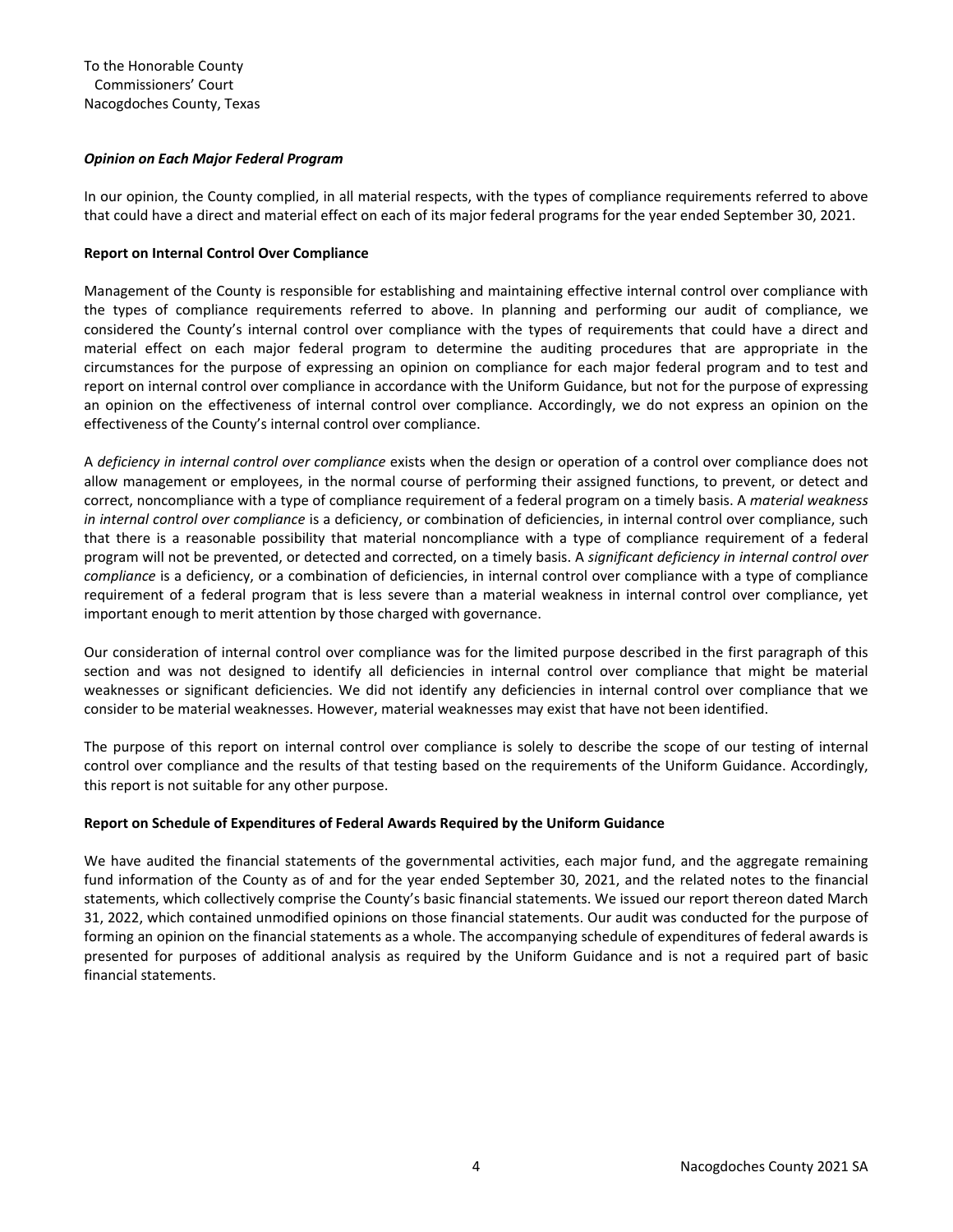To the Honorable County Commissioners' Court Nacogdoches County, Texas

Such information is the responsibility of management and was derived from and relates directly to the underlying accounting and other records used to prepare the basic financial statements. The information has been subjected to the auditing procedures applied in the audit of the financial statements and certain additional procedures, including comparing and reconciling such information directly to the underlying accounting and other records used to prepare the financial statements or to the basic financial statements themselves, and other additional procedures in accordance with auditing standards generally accepted in the United States of America. In our opinion, the schedule of expenditures of federal awards is fairly stated in all material respects in relation to the basic financial statements as a whole.

Whitley PEAN LLP

Houston, Texas March 31, 2022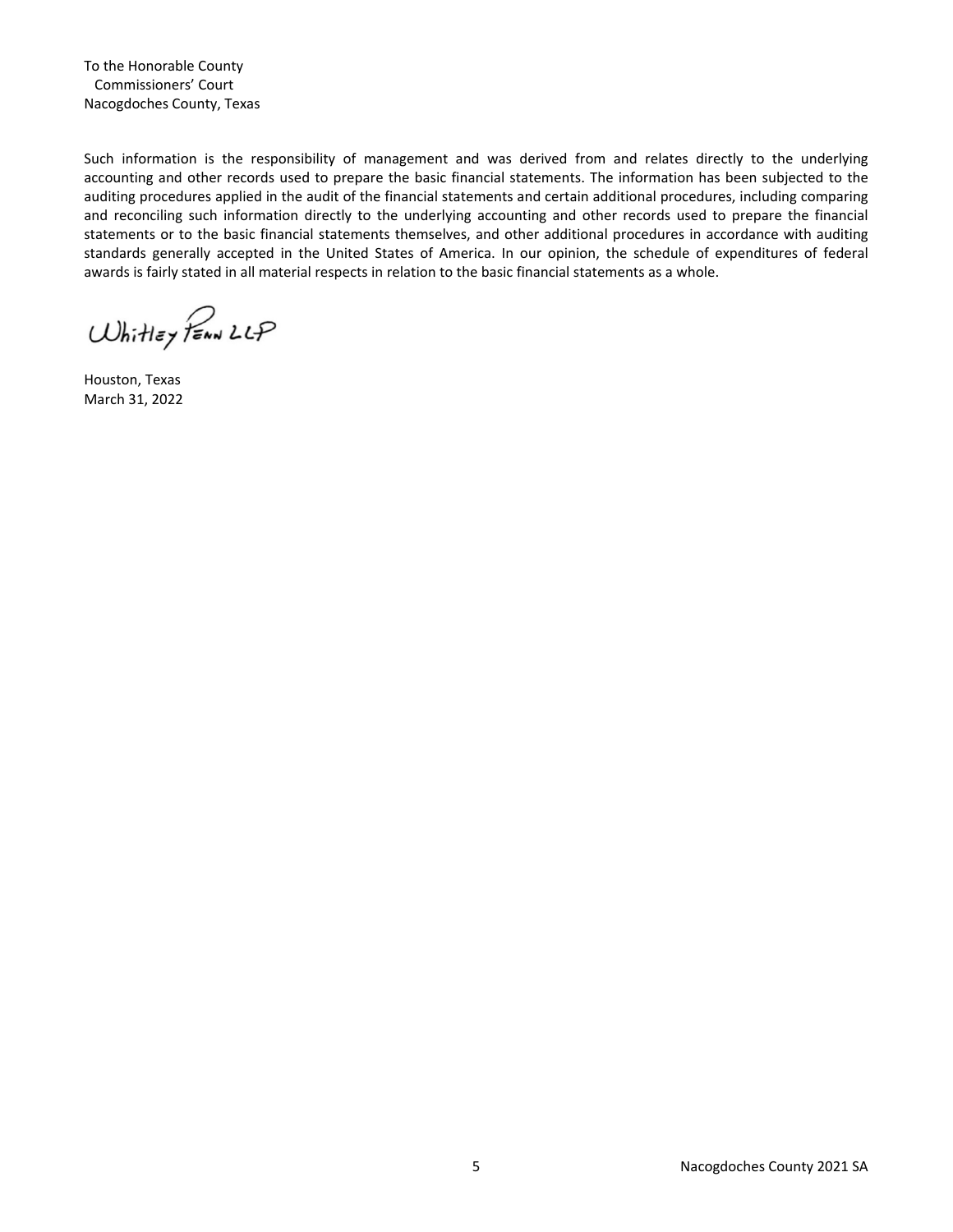# **NACOGDOCHES COUNTY, TEXAS** *SCHEDULE OF FINDINGS AND QUESTIONED COSTS*

*For the Year Ended September 30, 2021*

## **I. Summary of Auditors' Results**

### **Financial Statements**

| Type of auditor's report issued                                                                                                                                                   | Unmodified                       |
|-----------------------------------------------------------------------------------------------------------------------------------------------------------------------------------|----------------------------------|
| Internal control over financial reporting:<br>Material weakness (es) identified?<br>Significant deficiency (ies) identified that are not considered to be<br>material weaknesses? | <b>No</b><br>None reported       |
| Noncompliance material to the financial statements noted?                                                                                                                         | <b>No</b>                        |
| <b>Federal Awards</b>                                                                                                                                                             |                                  |
| Internal controls over major programs:<br>Material weakness (es) identified?<br>Significant deficiency (ies) identified that are not considered to be<br>material weaknesses?     | <b>No</b><br>None reported       |
| Type of auditor's report issued on compliance for major programs:                                                                                                                 | Unmodified                       |
| Any audit findings disclosed that are required to be reported in<br>accordance with section 2 CFR 200.516(a)?                                                                     | <b>No</b>                        |
| Identification of Major Programs:                                                                                                                                                 |                                  |
| <b>Name of Federal Programs or Cluster</b>                                                                                                                                        | <b>Assistance Listing Number</b> |
| COVID-19 CARES Act Coronavirus Relief Fund (CRF) - COVID-19                                                                                                                       | 21.019                           |
| Dollar threshold used to distinguish Between Type A<br>and Type B federal programs:                                                                                               | \$750,000                        |
| Auditee qualified as low-risk auditee?                                                                                                                                            | No                               |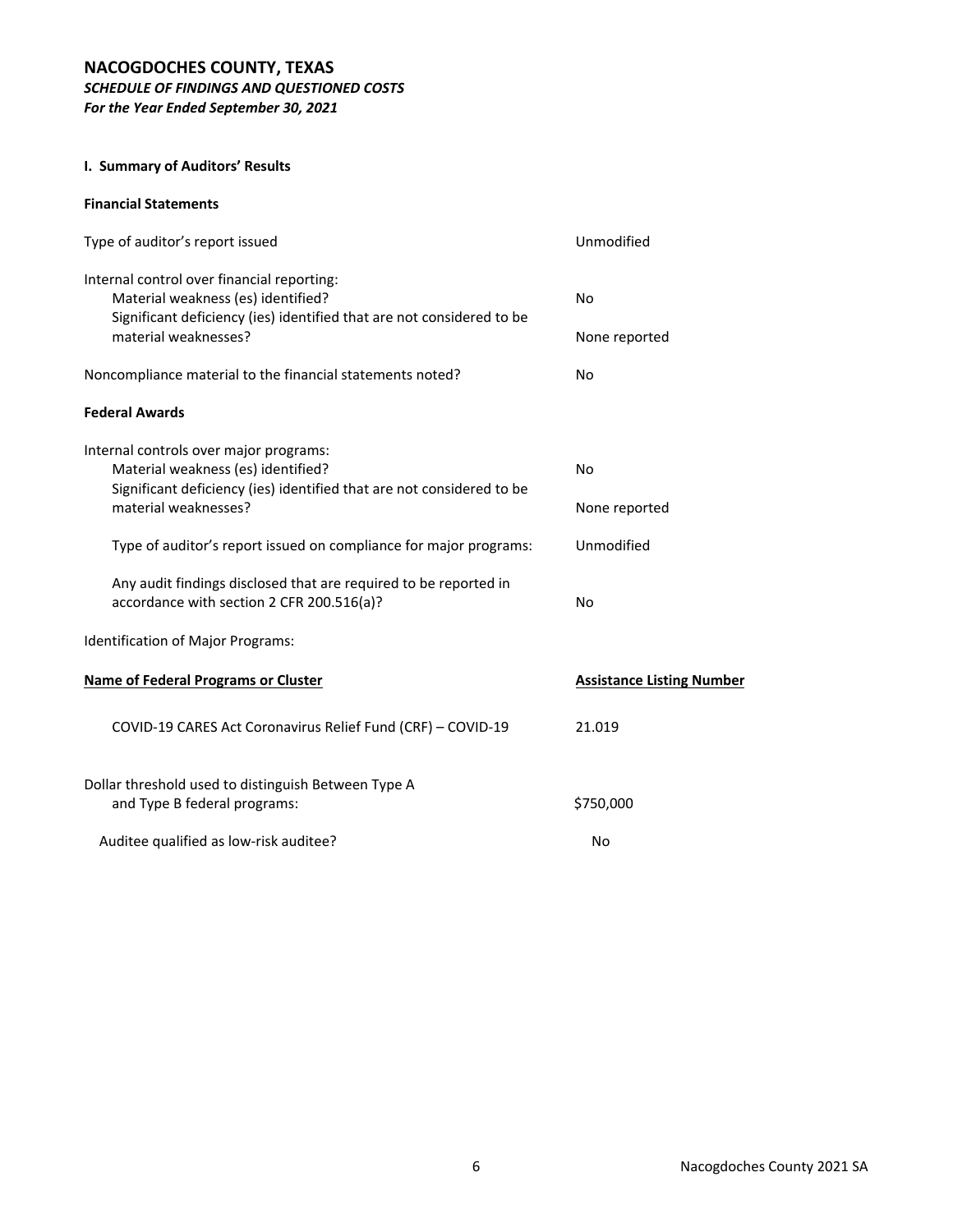# **NACOGDOCHES COUNTY, TEXAS**

*SCHEDULE OF FINDINGS AND QUESTIONED COSTS (continued) For the Year Ended September 30, 2021*

### **II. Financial Statement Findings**

None Noted

# **III. Federal Award Findings and Questioned Costs**

None Noted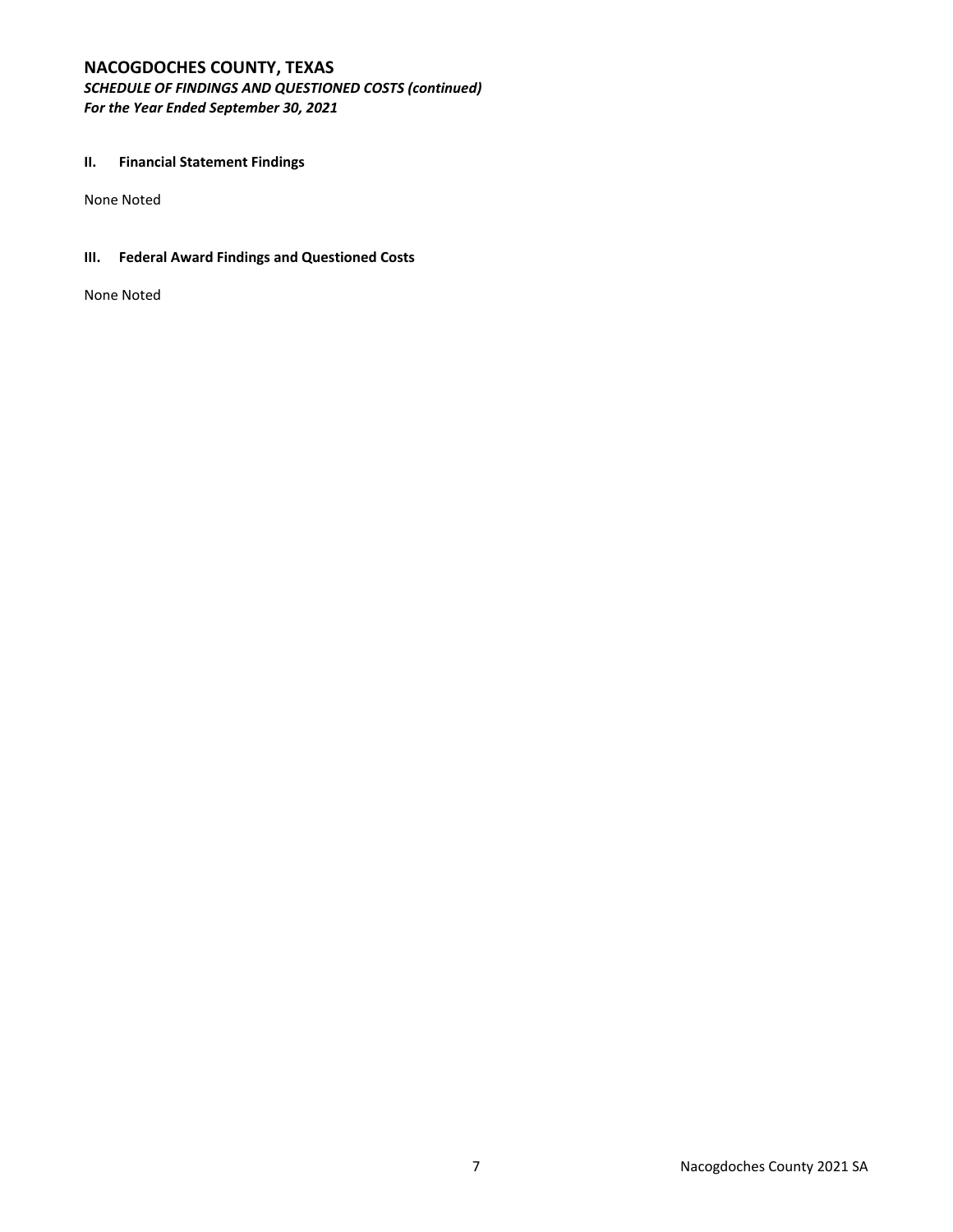# **NACOGDOCHES COUNTY, TEXAS**

# *SCHEDULE OF EXPENDITURES OF FEDERAL AWARDS*

*For the Year Ended September 30, 2021*

| Federal Grantor/ Pass-Through Grantor/ Program Title                                         | Federal<br><b>Assistance Listing</b><br>Number* | Pass-Through Entity<br><b>Identifying Number</b> | Federal<br><b>Expenditures</b> |
|----------------------------------------------------------------------------------------------|-------------------------------------------------|--------------------------------------------------|--------------------------------|
|                                                                                              |                                                 |                                                  |                                |
| U.S. Department of Agriculture                                                               |                                                 |                                                  |                                |
| Passed through the Texas Comptroller of Public Accounts:                                     |                                                 |                                                  |                                |
| Schools and Roads - Secure Rural Schools Act of 2000                                         | 10.665                                          | P L 115-141                                      | 22,413<br>-\$                  |
| <b>Total U.S. Department of Agriculture</b>                                                  |                                                 |                                                  | 22,413                         |
| U.S. Department of Housing and Urban Development                                             |                                                 |                                                  |                                |
| Passed through the Texas Department of Agriculture:                                          |                                                 |                                                  |                                |
| Community Development Block Grant (CDBG) - Etoile Water Supply Corporation                   | 14.228                                          | 7219300                                          | 246,943                        |
| Total U.S. Department of Housing and Urban Development                                       |                                                 |                                                  | 246,943                        |
| U.S. Department of the Interior                                                              |                                                 |                                                  |                                |
| Direct:                                                                                      |                                                 |                                                  |                                |
| Payments in Lieu of Taxes (PILT)                                                             | 15.226                                          | PL 114-113                                       | 65,146                         |
| Total U.S. Department of the Interior                                                        |                                                 |                                                  | 65,146                         |
| U.S. Department of Justice                                                                   |                                                 |                                                  |                                |
| Direct:                                                                                      |                                                 |                                                  |                                |
| Federal Equitable Sharing Program - Nacogdoches                                              |                                                 |                                                  |                                |
| County Sheriff's Office                                                                      | 16.922                                          | N/A                                              | 11,495                         |
| Federal Equitable Sharing Program - Nacogdoches<br>County Constable #4                       | 16.922                                          | N/A                                              | 817                            |
| <b>Total ALN 16.922</b>                                                                      |                                                 |                                                  | 12,312                         |
| <b>Bullet Proof Vest Program</b>                                                             | 16.607                                          | N/A                                              | 4,625                          |
| Passed through the Texas Office of the Governor - Criminal Justice Division:                 |                                                 |                                                  |                                |
| Coronavirus Emergency Supplemental Funding (CESF) Program - COVID-19                         | 16.034                                          | 4144301; 2020-VD-BX-0002                         | 16,970                         |
| Edward Byrne Memorial Justice Assistance Grant (JAG) Program                                 | 16.738                                          | 4075101; 2018-DJ-BX-0485                         | 23,400                         |
| Total U.S. Department of Justice                                                             |                                                 |                                                  | 57,307                         |
| U.S. Department of the Treasury<br>Direct:                                                   |                                                 |                                                  |                                |
| Federal Equitable Sharing Program-Nacogdoches County Constable #4                            | 21.016                                          | N/A                                              | 1,323                          |
|                                                                                              |                                                 |                                                  |                                |
| Passed through the Texas Department of Emergency Management:                                 | 21.019                                          | F# S# 634                                        |                                |
| CARES Act: Coronavirus Relief Fund (CRF) - COVID-19<br>Total U.S. Department of the Treasury |                                                 |                                                  | 1,044,258<br>1,045,581         |
| <b>U.S. Election Assistance Commission</b>                                                   |                                                 |                                                  |                                |
|                                                                                              |                                                 |                                                  |                                |
| Passed through the Texas Secretary of State:                                                 | 90.404                                          | TX20101CARES-174                                 |                                |
| HAVA 2020 CARES Act (FY20 Supplies& FY 21 Labor)                                             |                                                 |                                                  | 13,405                         |
| <b>Total U.S. Election Assistance Commission</b>                                             |                                                 |                                                  | 13,405                         |
| U.S. Department of Health and Human Services                                                 |                                                 |                                                  |                                |
| Passed through the Texas Department of Family and Protective Services:                       |                                                 |                                                  |                                |
| Foster Care Title IV-E County Legal Services Contract                                        | 93.658                                          | HHS000285100023/24723376                         | 2,170                          |
| Passed through the Texas Office of the Attorney General                                      |                                                 |                                                  |                                |
| Child Support Enforcement - State Case Registry/Local                                        | 93.563                                          | 17-C0060                                         |                                |
| <b>Customer Svc Contract</b>                                                                 |                                                 |                                                  | 155                            |
| Total U.S. Department of Health and Human Services                                           |                                                 |                                                  | 2,325                          |
| <b>Total Federal Expenditures</b>                                                            |                                                 |                                                  | 1,453,120                      |
|                                                                                              |                                                 |                                                  |                                |

*\* ALN formerly known as Catalog of Federal Domestic Assistance (CFDA).*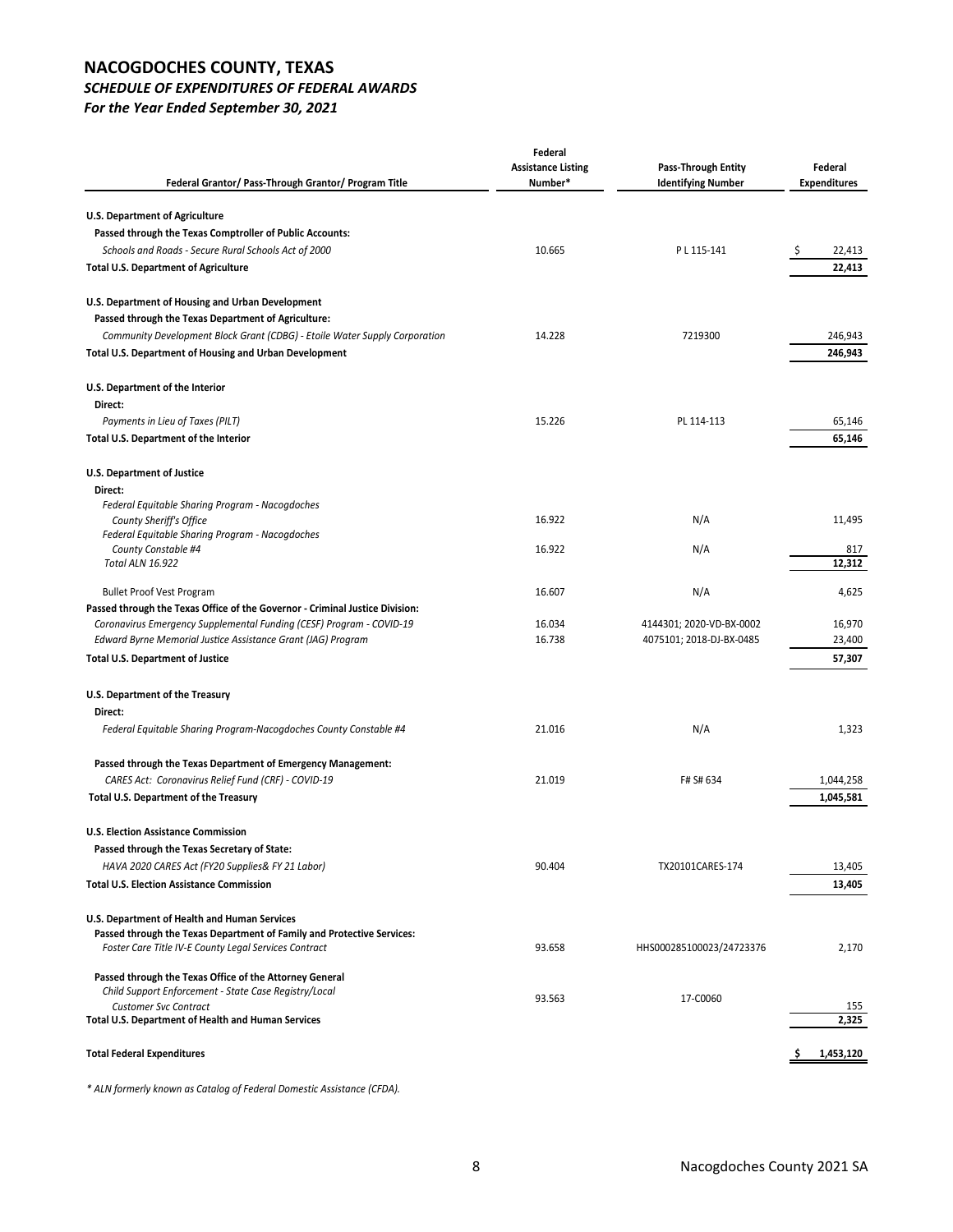## **NACOGDOCHES COUNTY, TEXAS** *NOTES TO SCHEDULE OF EXPENDITURES OF FEDERAL AWARDS For the Year Ended September 30, 2021*

### **Note 1 ‐ Summary of Significant Accounting Policies**

The County accounts for awards under federal programs in the General and Special Revenue governmental funds.

In the governmental funds, federal programs are accounted for using a current financial resources measurement focus. With this measurement focus, only current assets and current liabilities generally are included on the balance sheet. Operating statements of these funds present increases (i.e. revenues and other financing sources) and decreases (i.e. expenditures and other financing uses) in net current assets.

The modified accrual basis of accounting is used for these funds. This basis of accounting recognizes revenues in the accounting period in which they become susceptible to accrual, i.e., both measurable and available, and expenditures in the accounting period in which the liability is incurred, if measurable, except for certain compensated absences and claims and judgments, which are recognized when the obligations are expected to be liquidated with expendable available financial resources. Expenditures are recognized following the cost principles contained in the Uniform Guidance, wherein certain types of expenditures are not allowable or are limited to reimbursement. Pass-through entity identifying numbers are presented where available.

Federal grant funds are considered to be earned to the extent of expenditures made under the provisions of the grant, and, accordingly, when such funds are received, they are recorded as unearned revenues until earned. Generally, unused balances are returned to the grantor at the close of specified project periods. The County has elected not to use the 10 percent de minimis indirect cost rate allowed under the Uniform Guidance.

### **Note 2 ‐ Basis of Presentation**

The accompanying schedule of expenditures of federal awards (the "Schedule") includes the federal grant activity of the County under programs of the federal government for the year ended September 30, 2021. The information in this schedule is presented in accordance with the requirements of the Office of Management and Budget (OMB) Uniform Guidance*.* Because the Schedule presents on a selected portion of the operations of the County, it is not intended to and does not present the financial position, changes in net assets or cash flows of the County.

### **Note 3 ‐ Availability of Federal Grant Funds**

The period of availability for federal grant funds for the purpose of liquidation of outstanding obligations made on or before the ending date of the federal project period extended 90 days beyond the federal project period ending date, in accordance with provisions of the *Compliance Supplement.*

### **Note 4 ‐ Relationship to Federal Financial Reports**

Grant expenditure reports as of September 30, 2021, which have been submitted to grantor agencies will, in some cases, differ slightly from amounts disclosed herein. The reports prepared for grantor agencies are typically prepared at a later date and often reflect refined estimates of year-end accruals. The reports will agree at termination of the grant as the discrepancies noted are timing differences.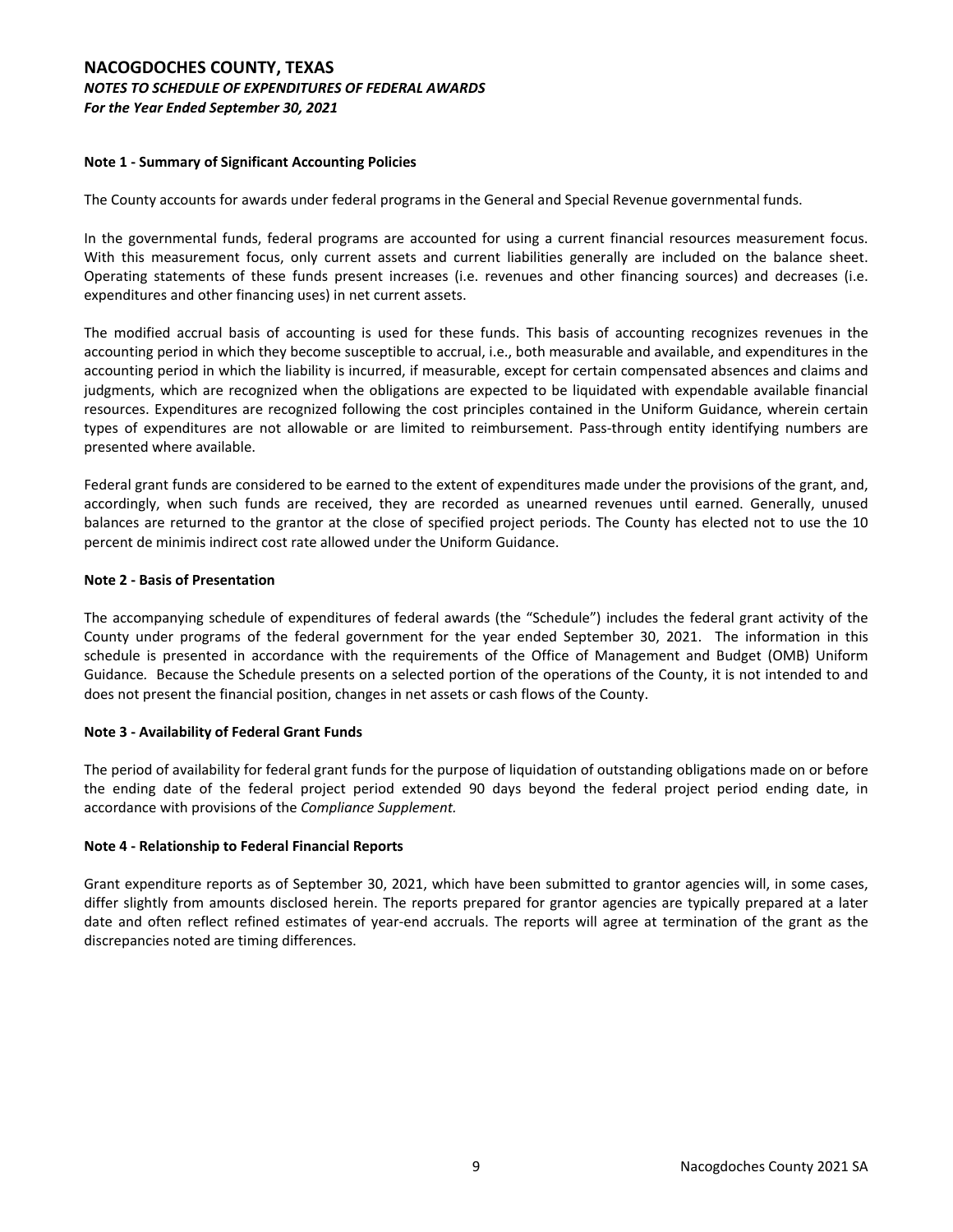## **NACOGDOCHES COUNTY, TEXAS** *SUMMARY SCHEDULE OF PRIOR AUDIT FINDINGS For the Year Ended September 30, 2021*

Federal regulations, Title 2 U.S. Code of Federal Regulations Section 200.511 states, "The auditee is responsible for followup and corrective action on all audit findings. As part of this responsibility, the auditee must prepare a summary schedule of prior audit findings." The summary schedule of prior audit findings must report the status of the following:

- All audit findings included in the prior audit's schedule of findings and questioned costs and
- All audit findings reported in the prior audit's summary schedule of prior audit findings except audit findings listed as corrected.

### **I. Prior Audit Findings**

None reported